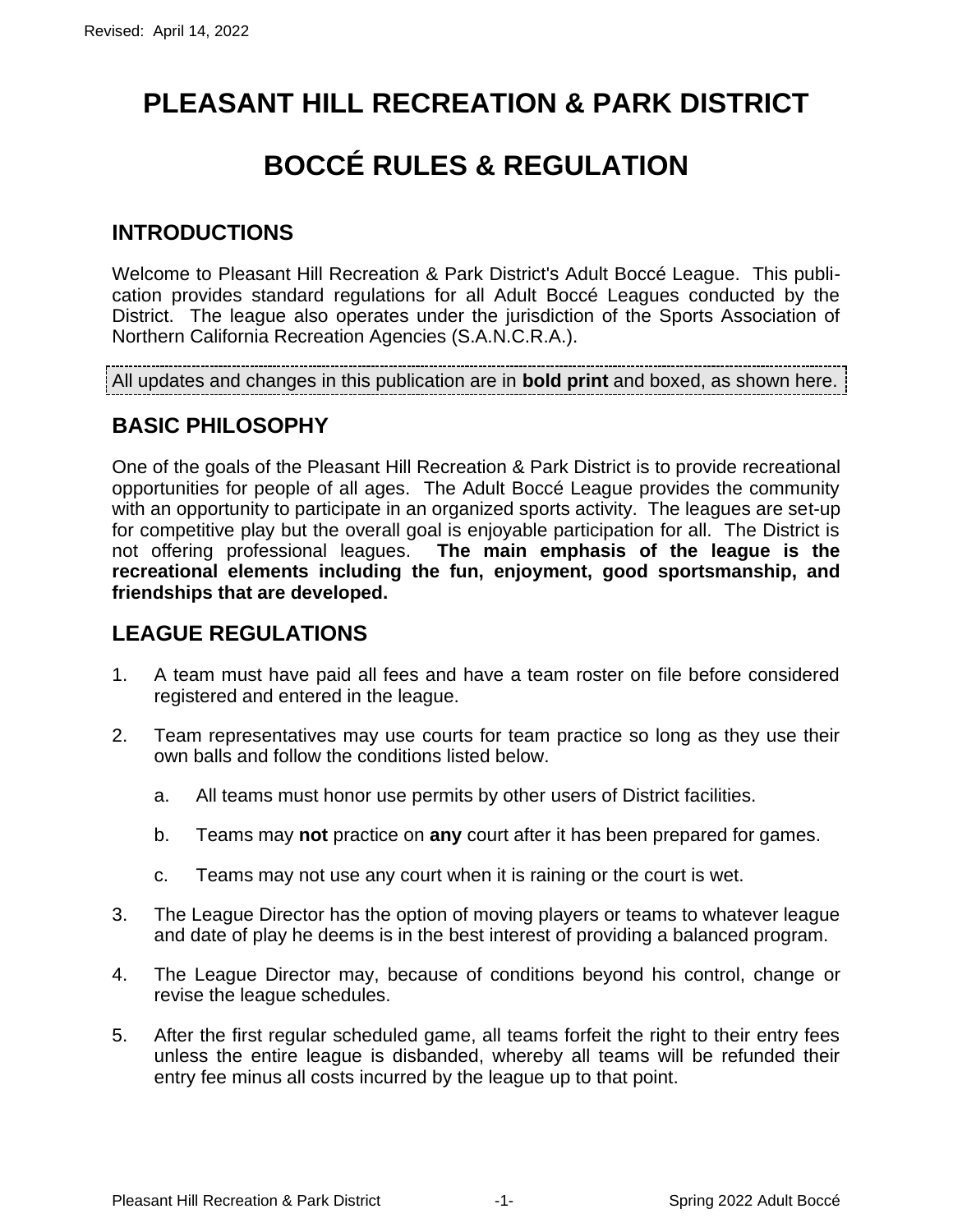6. The Pleasant Hill Recreation & Park District reserves the right to establish rules and regulations at any time deemed necessary for the efficient operation of the league. Further, all rules and regulations will be interpreted by the District staff as deemed necessary to ensure a smoother and consistent program in keeping with the standards and intent of adult leagues.

### **TEAM AND PLAYER ELIGIBILITY**

- 1. A player may participate in the league only if the player's name, address, city he/she lives in, zip code, telephone number, driver license number and signature appear on the official team roster as filed with the Recreation & Park District.
	- a. Any player participating under an assumed name or false address will be considered an ineligible player and shall suffer suspension for the remainder of the season.

PENALTY: All games will be forfeited in which the ineligible player participated.

- b. Players must be eighteen (18) years of age or older and out of high school. Graduating high school players are not eligible to participate in the Spring league. Participation in the Summer/Fall league is permitted.
- 2. Roster Additions and Withdrawals:
	- a. All players added or withdrawn must be done on Pleasant Hill Recreation & Park District's "Add/Withdrawal Form." Got to [www.pleasanthillrec.com/290](http://www.pleasanthillrec.com/290)
	- b. Players may be added or withdrawn up till **5:00 p.m.** on game day at the Administration Office. The office is closed weekends and holidays.
	- c. Teams may carry a maximum of **sixteen (16)** players on their roster.
	- d. No roster additions or withdrawals may be made after a team has played their third (3rd) league match of the regular season.
- 3. A player may only play in one (1) league and on one (1) team during any season in the Pleasant Hill Recreation & Park District's Adult Boccé League.
- 4. The League Director maintains the prerogative to disqualify any player or team, at any time, if it is in the best interest of the league.

#### **PROTESTS**

- 1. Only a regularly scheduled game may be protested. Only protests based solely upon misinterpretation of the rules may be filed.
- 2. A protest will be considered only if the opposing team representative is notified at the time of the dispute (before the next ball is rolled), the protest is marked on the score sheet with the score at that point, and the game is officially recognized as being played under protest.
- 3. All protests must be submitted in writing to the Pleasant Hill Recreation & Park District, 147 Gregory Lane, Pleasant Hill, CA 94523, Attn: Boccé Protest. All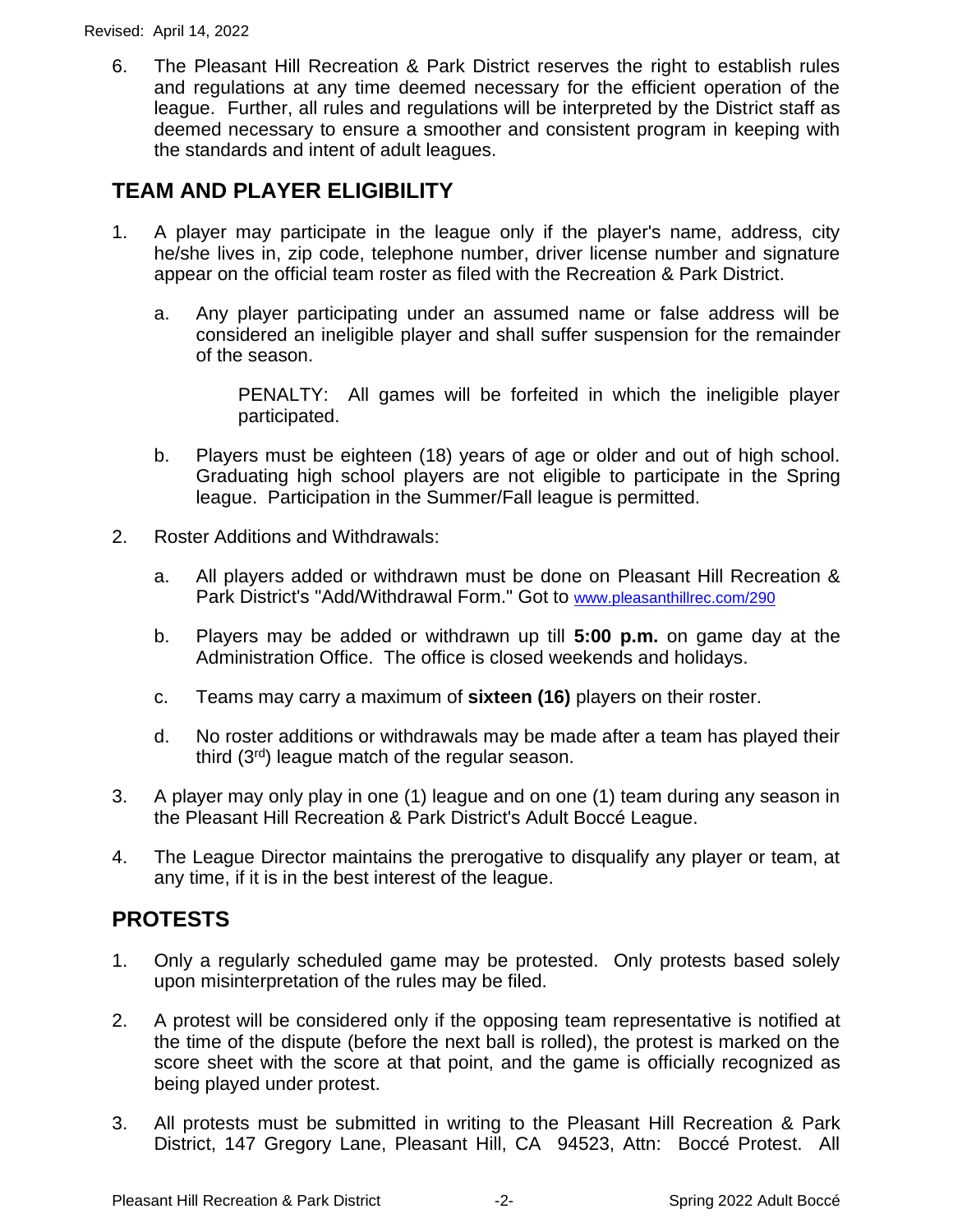protests must be submitted with a \$20.00 protest fee **within 48 hours** of the disputed game. The fee will be returned if the protest is found valid.

- 4. The protest should contain the following information:
	- a. Date, time and place of game.
	- b. Name of both teams and their team representatives.
	- c. The rule and section of the Official Rule under which the protest is being made.
	- d. The decision and conditions surrounding the making of the decision.
	- e. All essential facts involved in the matter protested.
- 5. A \$20.00 fee (per player) will be required if a team requests the league to investigate an ineligible player. If the player is found to be ineligible, the fee will be returned.

**NOTE: All players should carry a drivers license or have it close by, e.g. in their car. Players must be prepared to show it to the opposing Team Representative at all times. If it is out in the car, it must be shown to the Team Representative immediately after the game. After verifying the photograph, the opposing Team Representative will write the drivers license number, name and address on the scorecard. After both team representatives verify what was written down, both will sign their names next to the information.**

6. In all cases, the ruling of the Pleasant Hill Recreation & Park District will be final.

#### **EQUIPMENT**

The league will provide (through the entry fees) game balls, lights, rule packets, standings and results, and other such equipment or materials as required for the efficient conduct of the league. **Teams are solely responsible for maintenance of the courts.**

#### **SCHEDULE CHANGES**

- 1. TEAMS PLAYING IN MORE THAN ONE CITY: Pleasant Hill Recreation & Park District's schedules will not be adjusted to avoid conflicts with other leagues. Teams who enter more than one league do so at their own risk.
- 2. Games which have to be made up due to weather, power failure, or other circumstances, will be rescheduled following the end of league play or on the earliest possible day arranged by the League Director. Make-up games will be played in the order of postponement and may be played on a different weeknight or weekend day than the league regularly plays. If the games cannot be played, the win-loss records will be computed on the games actually played.
- 3. In the event the league schedule cannot be completed within three (3) weeks of scheduled completion date, the League Director may declare the league completed. The league standings will be based on the team's records at the time of the declaration. Each team will be refunded their share of entry fee money for games not played.

#### **FINAL LEAGUE STANDINGS**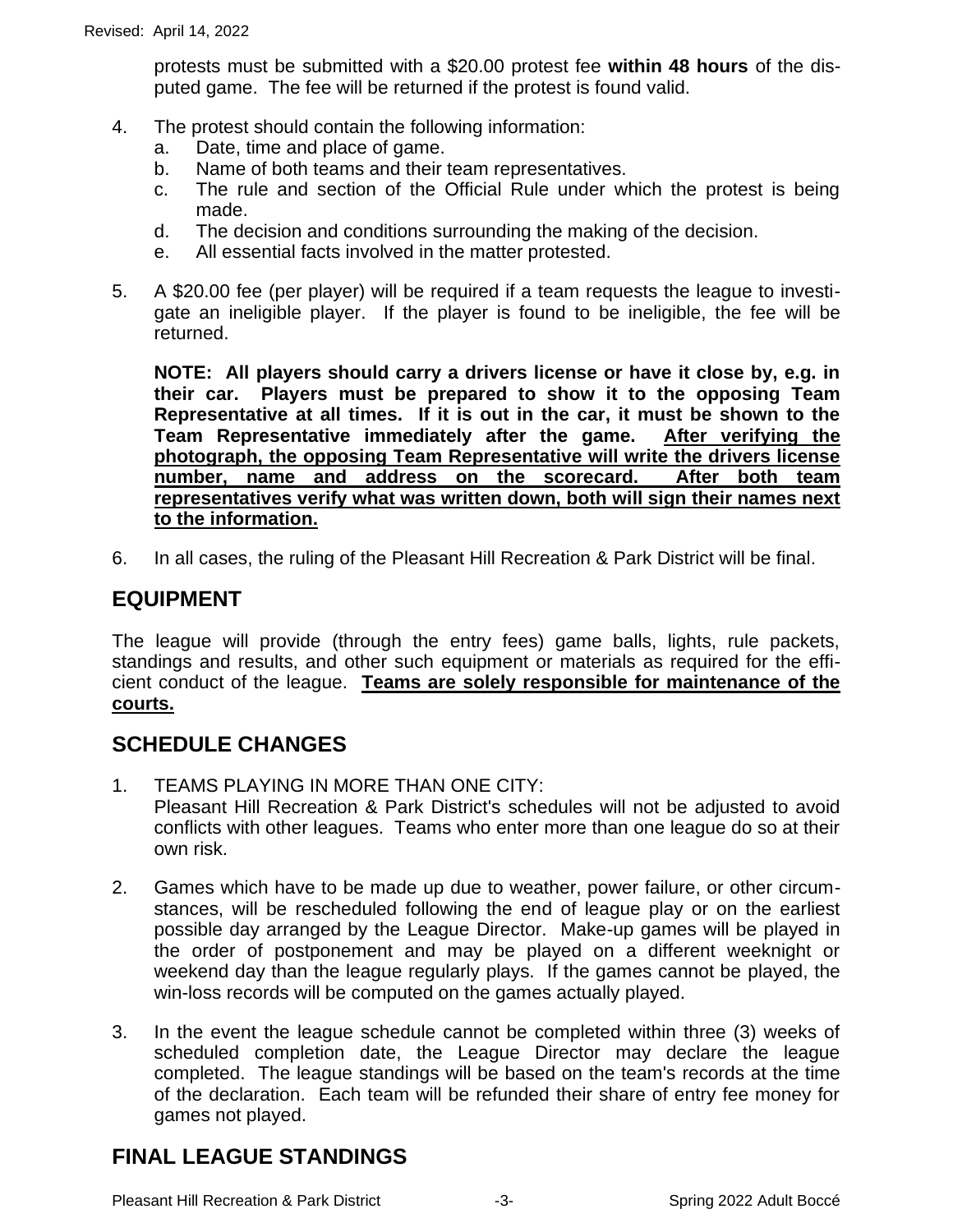League champions will be the teams that complete the schedule with the best win–loss– tie record **(with 1 point for a win, 0 points for a loss and -1 point for a forfeit loss)**  of all the games played during the regulation season. If teams are tied with identical point totals after completing the league schedule, the higher final standing will be awarded to the team:

- a. With fewer forfeits. (If a winner is not determined, all tied teams move to step b)
- b. With the best record in head-to-head competition. (If a winner is not determined, all tied teams move to step c)
- c. With the best divisional record. (If a winner is not determined, all tied teams move to step d)
- d. With the best record against common opponents finishing above the tied teams. (If a winner is not determined, all tied teams move to step e)
- e. With the best record against all common opponents. (If a winner is not determined, all tied teams move to step f)
- f. With the highest point differential in head to head competition. (If a winner is not determined, all tied teams move to step g)
- g. With the highest point differential against divisional opponents. (If a winner is not determined, all tied teams move to step h)
- h. With the highest point differential against all common opponents. (If a winner is not determined, all tied teams move to step i)
- i. By draw.
- NOTE: The point differential is calculated by subtracting points given up from points scored.

#### **PLAY-OFFS**

Play-offs will be single elimination; number of teams eligible will be determined by the size of each league. Championship games may be scheduled on a different night than the league normally plays. *Both teams will prep the court for all playoff matches.*

- 1. A player must play in at least two (2) league matches to be eligible for the playoffs.
- 2. **Check our sports website www.pleasanthillrec.com/290**, after 6:00 p.m., two working days after your league's last game to receive play-off information. Pleasant Hill Recreation will **NOT** contact you.

#### **SPECIAL INFORMATION**

- 1. The team representative shall be the official representative of the team unless he designates one of the players as a team captain prior to the game.
- 2. The team representative will be responsible to see that all their players know and abide by the rules and regulations as stated in this book and the Team and Player Code of Conduct.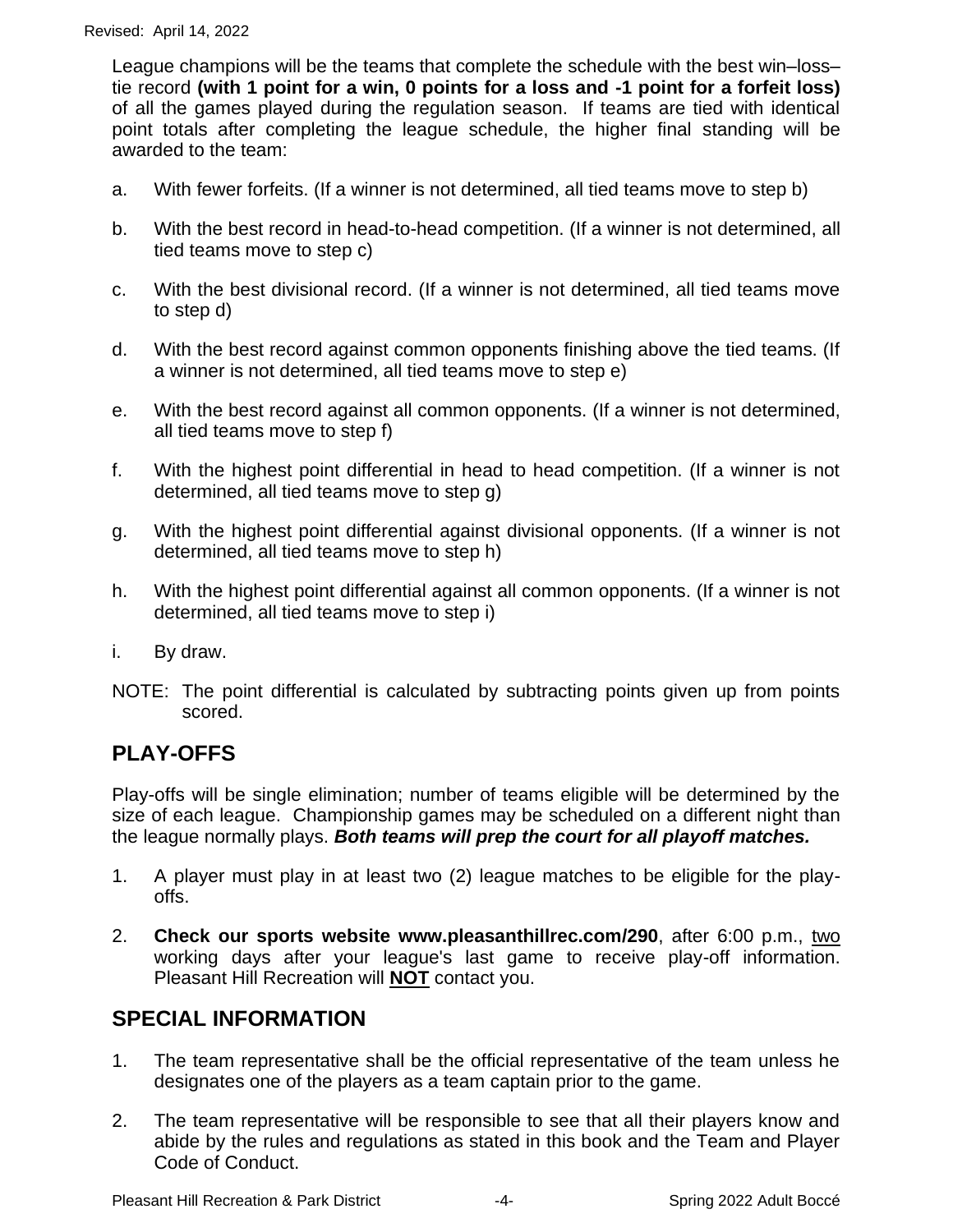- 3. The home team is listed second on the schedule.
- 4. ANY PLAYER DISMISSED FROM A GAME IS SUSPENDED FROM PLAY FOR A MINIMUM OF THE NEXT TWO LEAGUE GAMES.
- 5. ANY PLAYER DISMISSED FROM TWO GAMES IS SUSPENDED FROM PLAY FOR THE REMAINDER OF THE SEASON.
- 6. **All dismissed players must leave the court and park immediately and are required to stay away from courts and park until the suspensions are lifted.**
- 7. Once a player is suspended, that player is suspended from all games on all teams (including other District leagues) until suspension is lifted.
- 8. Rest rooms are available at Rodgers-Smith and Pleasant Hill Parks.
- 9. Please pick-up your litter to help keep league fees down.
- 10. **HOME** TEAMS ARE RESPONSIBLE FOR PREPARING THE COURTS FOR THEIR GAMES**. Prep time begins at 5:00 pm.**
- **11. To help keep the noise level down at Rodgers-Smith and Pleasant Hill Parks, we are requesting all teams to reduce unnecessary noise. Although cheering for your team is an important part of the game, consideration must be shown for neighboring residents.**

#### **PLAYER CONDUCT**

There is no place in athletic sports for the unethical player. Unsportsmanlike conduct is contrary to the basic principles of athletic sports. The "Player Code of Conduct" was established for the protection of the participants, survival of the sport and continuation of the league. Violation of the "Player Code of Conduct" will not be condoned.

#### **S.A.N.C.R.A. – TEAM AND PLAYER CODE OF CONDUCT**

The following "Team and Player Code of Conduct" has been adopted by all participating agencies with S.A.N.C.R.A. and will be strictly enforced. A suspension in one agency is recognized as a suspension in all agencies.

1. NO PLAYER SHALL: At any time lay a hand upon, shove, strike or threaten any District employee. Employees are required to immediately suspend player from further play and report such player to the league supervisor. Such player shall remain suspended until his case has been considered by the league supervisor.

MINIMUM PENALTY: Suspension from two league games and placed on probation for remainder of season.

MAXIMUM PENALTY: Suspension for life and/or assault charges filed.

2. NO PLAYER SHALL: Refuse to abide by a decision. Team Representatives are required to immediately suspend player from further play and report such player to the league supervisor. Such player shall remain suspended until his case has been considered by the league supervisor.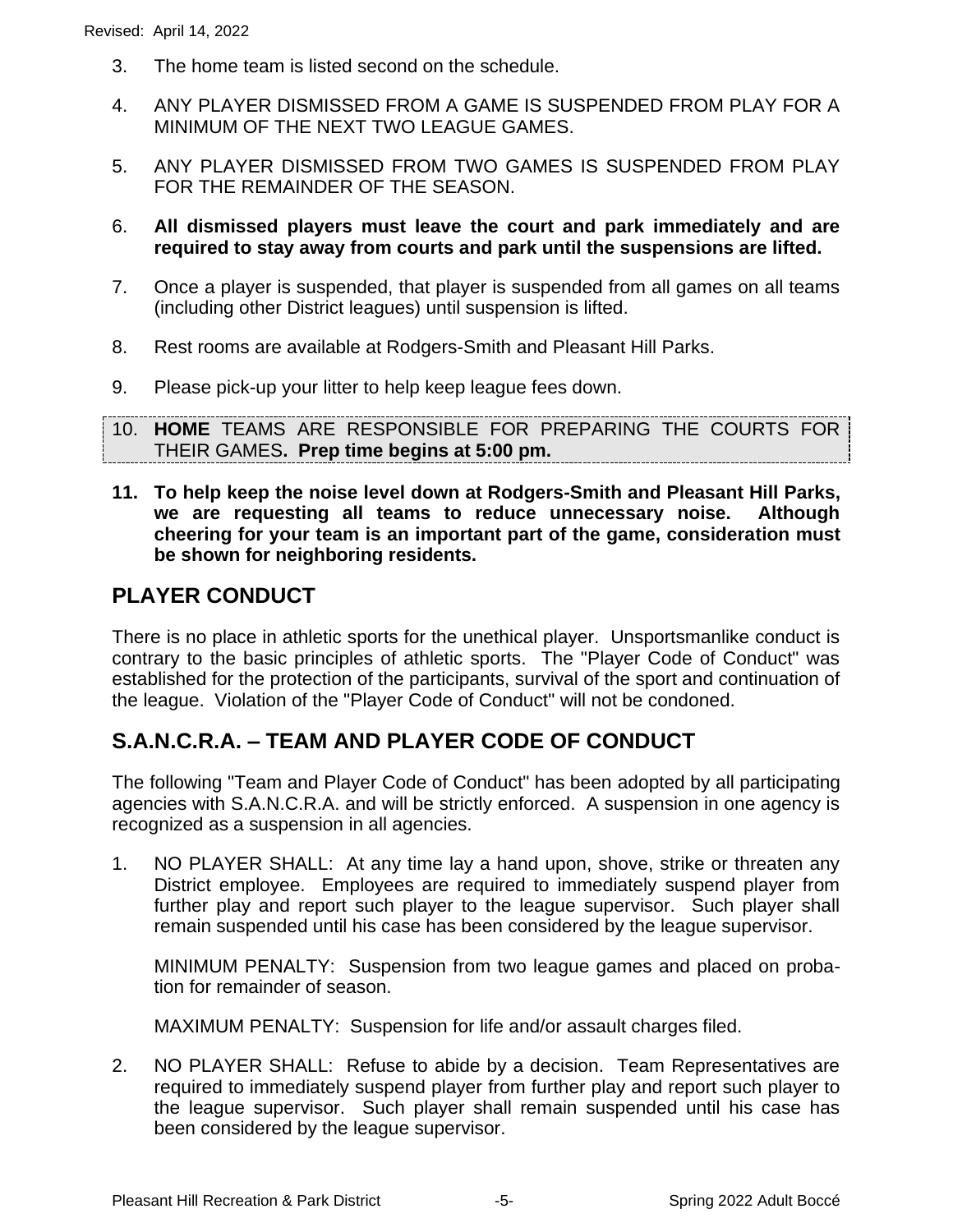MINIMUM PENALTY: Suspension from two league games and placed on probation for remainder of season.

MAXIMUM PENALTY: Suspension for the remainder of season.

3. NO PLAYER SHALL: Be guilty of objectionable demonstrations of dissent at a decision.

MINIMUM PENALTY: Warning by the Team Representatives.

MAXIMUM PENALTY: Removal from the game and suspension for two league games.

4. NO PLAYER SHALL: Discuss with a District employee in any manner the decision reached by such employee except the manager or captain.

MINIMUM PENALTY: Warning by the District employee.

MAXIMUM PENALTY: Removal from the game and suspension for two league games.

5. NO PLAYER SHALL: Be guilty of using unnecessary rough tactics in the play of the game against the body or person of an opposing player. Team Representatives are required to immediately suspend player from further play and report such player to league supervisor.

MINIMUM PENALTY: Suspension from two league games and placed on probation for remainder of season.

MAXIMUM PENALTY: Suspension for remainder of season, plus two years.

6. NO PLAYER SHALL: Be guilty of physical attack as an aggressor upon any player, employee or spectator. Team Representatives are required to immediately suspend player from further play and report such player to the league supervisor.

MINIMUM PENALTY: Suspension from two league games and placed on probation for remainder of season.

MAXIMUM PENALTY: Suspension for life and/or assault charges filed.

7. NO PLAYER SHALL: Be guilty of an abusive verbal attack upon any player, employee or spectator. Team Representatives are required to immediately suspend player from further play and report such player to the league supervisor. Player shall remain suspended until his case has been considered by the league supervisor.

MINIMUM PENALTY: Suspension from two league games and placed on probation for remainder of season.

MAXIMUM PENALTY: Suspension for remainder of season, plus two years.

8. NO PLAYER SHALL: Appear upon the court at any time in an intoxicated condition. Team Representatives are required to immediately suspend player from play and report name to the league supervisor for further consideration.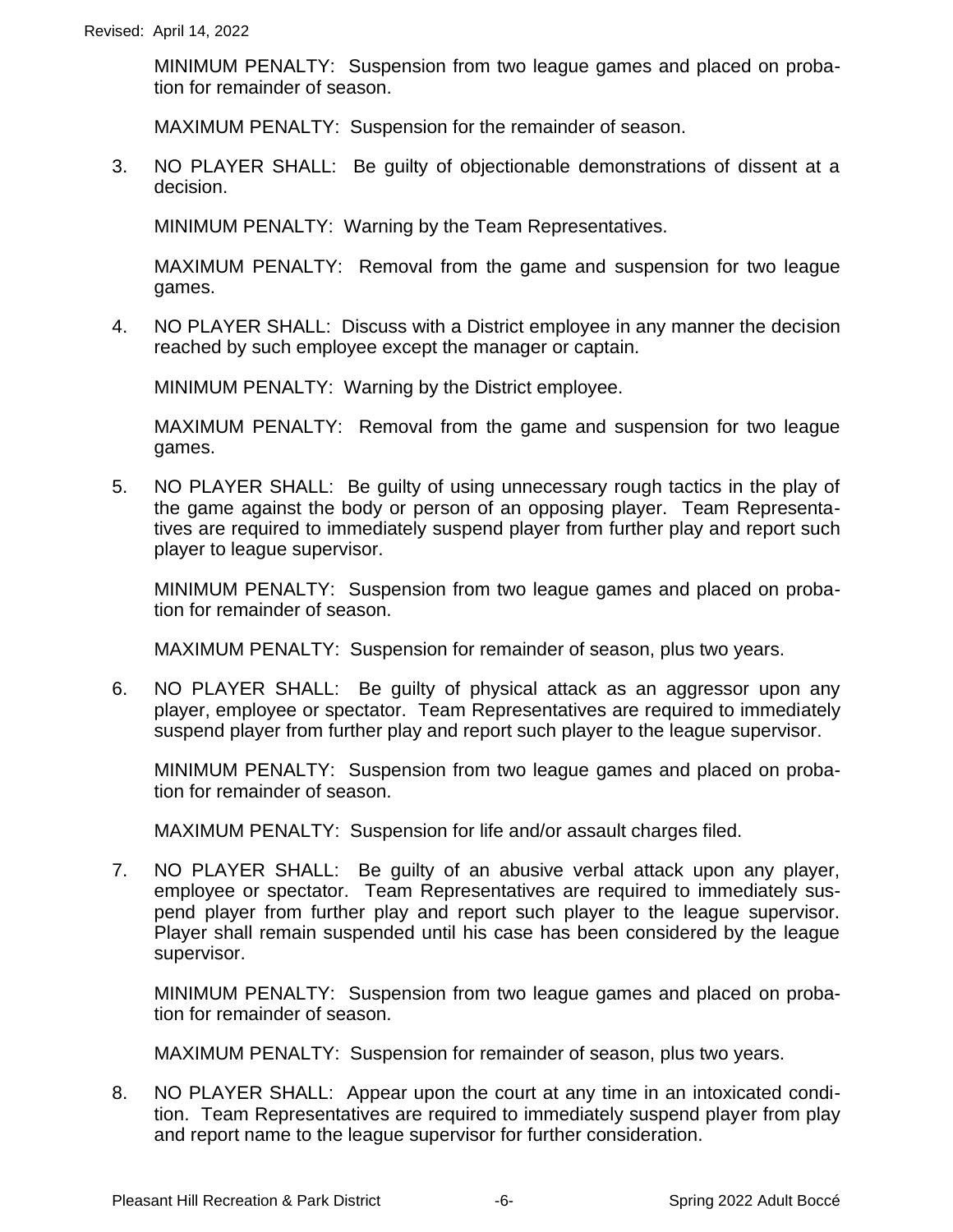MINIMUM PENALTY: Suspension from two league games and placed on probation for remainder of season.

MAXIMUM PENALTY: Suspension for remainder of season.

9. NO PLAYER SHALL: Be guilty of gambling upon any play or the outcome of games with any spectator, player or opponent. Team Representatives are required to report violation of this rule to the league supervisor.

MINIMUM PENALTY: Placed on probation for the remainder of the season.

MAXIMUM PENALTY: Suspension for the remainder of the season.

10. NO PLAYER SHALL: *Smoke while coming off, going on the area of play, while on the area of play or on the court.*

MINIMUM PENALTY: Warning by the Team Representatives.

MAXIMUM PENALTY: Removal from the game and suspension for two league games.

11. THE TEAM IS: Responsible for the conduct of its fans and supporters. If the conduct of its fans and supporters becomes abusive towards opposing team members or any District employees, they place the team in jeopardy of forfeiting the game.

MINIMUM PENALTY: Warning by the Team Representatives.

MAXIMUM PENALTY: Forfeiture of the game.

12. NO PLAYER OR TEAM SHALL: Be guilty of REPEATEDLY violating minor league rules or behave in a manner that is disruptive to the smooth operation of the league and who's general conduct is, although not flagrant, undesirable to the standards of the adult sports program.

MINIMUM PENALTY: Placed on probation for the remainder of the season.

MAXIMUM PENALTY: Suspension for remainder of season, plus one full year.

- 13. NO TEAM SHALL: Be guilty of breaking the rules in the "Team and Player Code of Conduct." In any situation where the rules are broken and individual offenders cannot be determined (i.e., a major fight), then the league supervisor can take disciplinary action against the teams as a whole.
- 14. The team and team representative are charged with the responsibility of their team members. Any player who refuses to abide by the penalty levied against him by District representatives, places his team and team representative in jeopardy of losing the game by forfeiture and suspensions.

#### **RULES**

The game of "Open" Boccé is played with eight large balls and one small target ball called the "pallino." The object of the game is to roll the boccé ball closest to the pallino. There are two balls per person, and four players make up a playing team. Two players from each team are permanently stationed at each end of the court for the game. Game consists of 12 Points, but you must win by two points. The best of three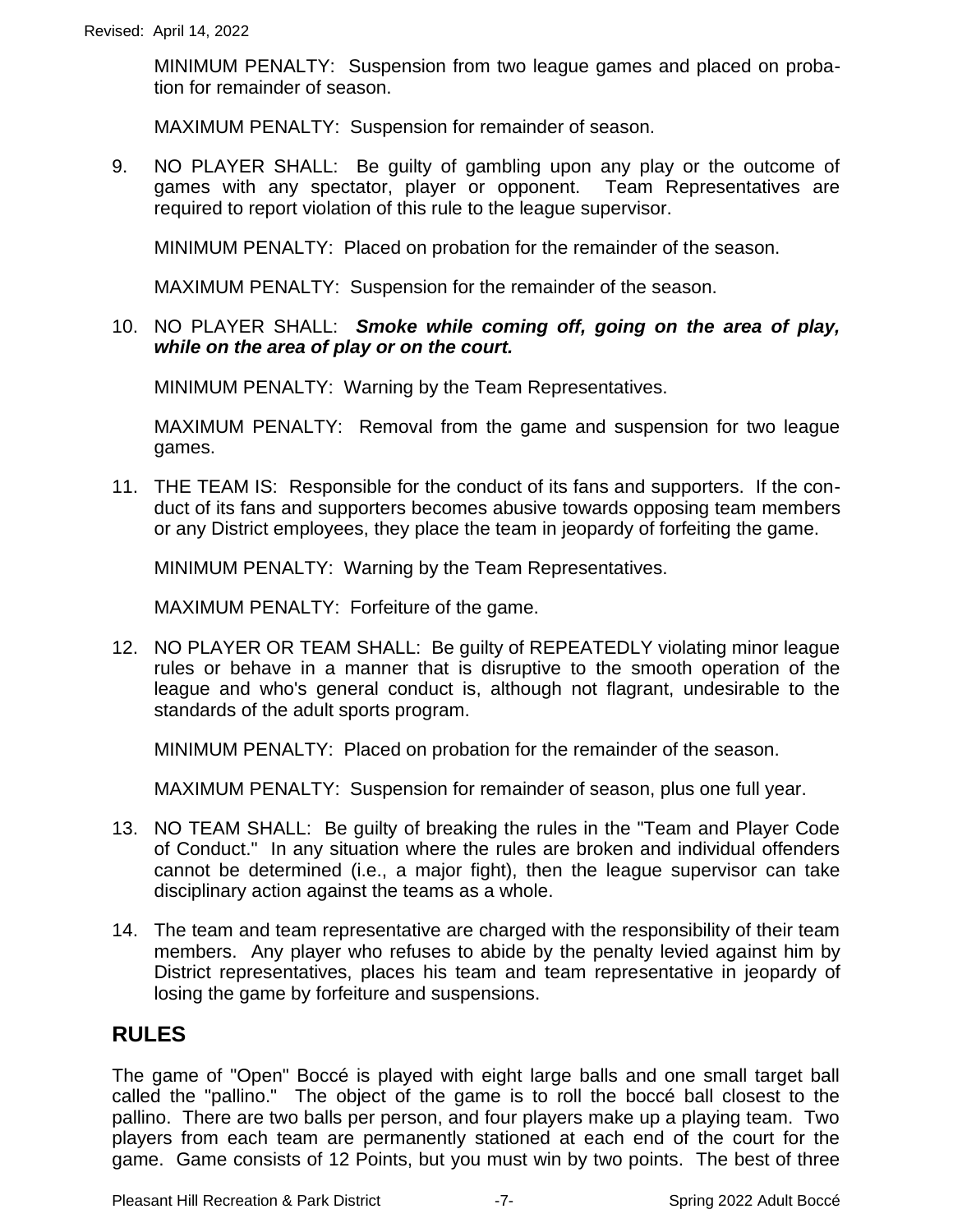games shall constitute a match. League standings will be compiled from all three games played during the match. Only the composition balls provided by the league are permitted.

- 1. START OF THE MATCH: The match will begin with a toss of the coin. The team winning the toss will choose either the first toss of the pallino or the color of the balls. Additionally, they will choose which balls will be used. A player may toss the pallino any distance so long as the pallino passes the center line of the court. If a player fails to toss the pallino past the center line after two attempts, the opposing team will have two chances to toss the pallino and put it in play.
- 2. PLAYING THE GAME: The player who originally tosses the pallino, whether successfully or not, throws the first boccé ball. If the boccé ball hits the back board, that team must roll again. Otherwise, he/she steps aside, and his team does not roll again until the opposing team has either gotten one of its boccé balls closer to the pallino or has thrown all of its balls **(see rule #10)**. The team whose boccé balls are closest to the pallino is called "inside" and the opposing team "outside." Whenever a team gets inside, it steps aside and lets the outside team roll. The team outside throws until it beats (not ties) the opposing ball. This continues until both teams have used all their boccé balls. The team who scored last, throws the pallino to begin the next frame.

When a team wins a game, players exchange ends of the court and substitutions may be made. The team winning the previous game will toss the pallino to start the next game.

- 3. DEAD BALLS: Should a player's boccé ball make contact with the back board, the boccé ball is considered a dead ball and is removed from the play until the end of the frame.
- 4. PALLINO: Once the pallino has been tossed past the center line, it is in play even if it hits the back board. However, if the pallino is knocked out of the court or it is knocked in front of the center line, it will be placed in the middle of the foul line at the playing half of the court.
- 5. FOUL LINE: Player's movements are limited to the foul line. Players may not step on or over the foul line before releasing the pallino or the boccé balls. If a ball is carried past the foul line, the throwing of that ball will be forfeited for that frame.
- 6. SHOOTING: Shooting is lofting the ball in the air beyond the center of the court. Shooting is not allowed.
- 7. DISPUTES: The teams playing will officiate their own game. Any dispute which cannot be resolved by the team representatives shall be decided by an outside independent judge. Upon their decision, the game shall continue.
- 8. SCORING: Only the "inside" team scores. One point is given for each ball of the inside team that is closer than any ball of the opposing team. If both teams' closest ball is tied (same distance from the pallino) after all balls have been played: no point will be awarded, balls will be rolled from the opposite end, and the team that threw first (prior to the tie) will throw the pallino again.Team representatives of each team are responsible for keeping the score sheet and for reporting the results of the match (by submitting the score sheet to a designated location).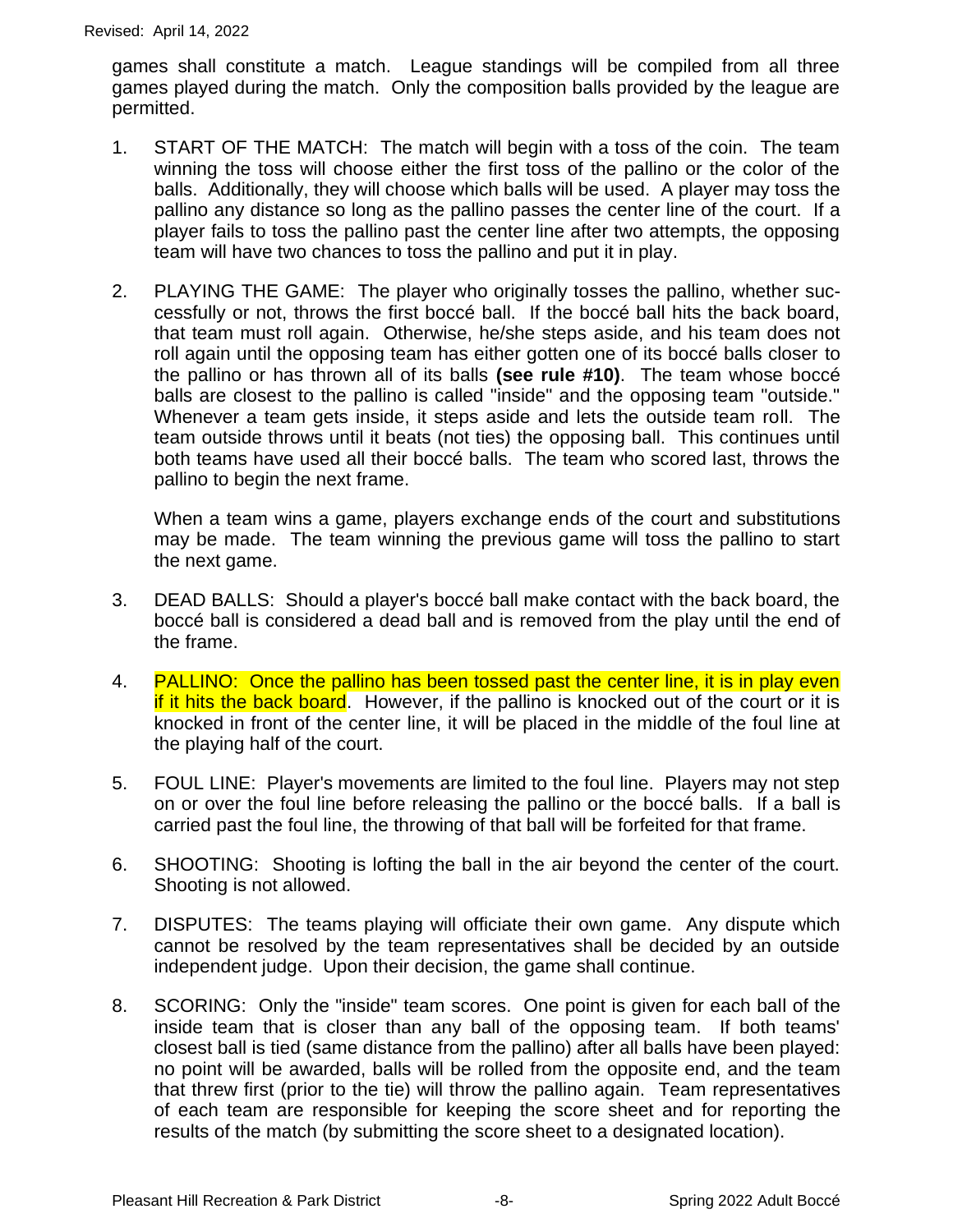- 9. MEASUREMENTS: All measurements are made from the inside dimension of the boccé ball to the top middle of the pallino. Only an outside official **(if needed)** and one representative **(who is currently playing)** from each of the opposing teams may be present during measurements.
- 10. Ties: After the pallino and first ball is rolled, each additional ball must beat the ball that is closest to the pallino. If there is a tie, the first ball that is closest to the pallino is "in." Thus, being the scoring point, so long as no future balls are thrown or moved closer to the pallino. If other balls are moved during a toss and now two different balls are tied, the team that was "in" prior to the throw is still "in" and the team which threw would throw again.

#### **STARTING TIME & PLAYERS**

- 1. Both teams begin to prepare courts no later than **6:00 pm**.
- 2. Matches begin at 6:30 pm M-S league. Friday Only league starts **6:15 pm & 8:15 pm.**
- 3. Matches consist of three games, except during play-offs.
	- a. During play-offs, teams will use match play. The first team to win two games wins the match.
- 4. A team not showing at 6:30 pm forfeits game #1. A team not showing at 6:45 pm forfeits game #2. A team not showing at 6:55 pm forfeits game #3.
	- a. A player arriving at the court after the pallino is thrown, may not enter the game until after the current frame is played.
	- b. Each team is allowed a maximum of one substitute per game. Substitution can be made at any point during the game.
	- c. The opposing Team Representative may waive starting time forfeits.
- 5. Four players from each team play at one time.
- 6. If a team fields less than 2 players, the game is considered a forfeit. A 2 or 3 member team may play with each player throwing only two balls.
- 7. No player may play two consecutive games from the same end of the court.
- 8. Players need not alternate throws. Consecutive or alternating throws by teammates shall be at the option of the players.
- 9. Only the player throwing their boccé ball may be on the court when a ball is in play. All players must clear the court when a ball is being thrown. When all balls come to a stop, ONLY teammates who are currently playing may enter the court to help with judging which team is in. If any balls are accidentally moved, they will be returned to their original spot with no penalty. If a player and team are known to accidentally move balls on a regular basis, they will be reported to the league supervisor and will be required to stay out of the court. Spectators and teammates not currently playing are NOT allowed on the courts at anytime.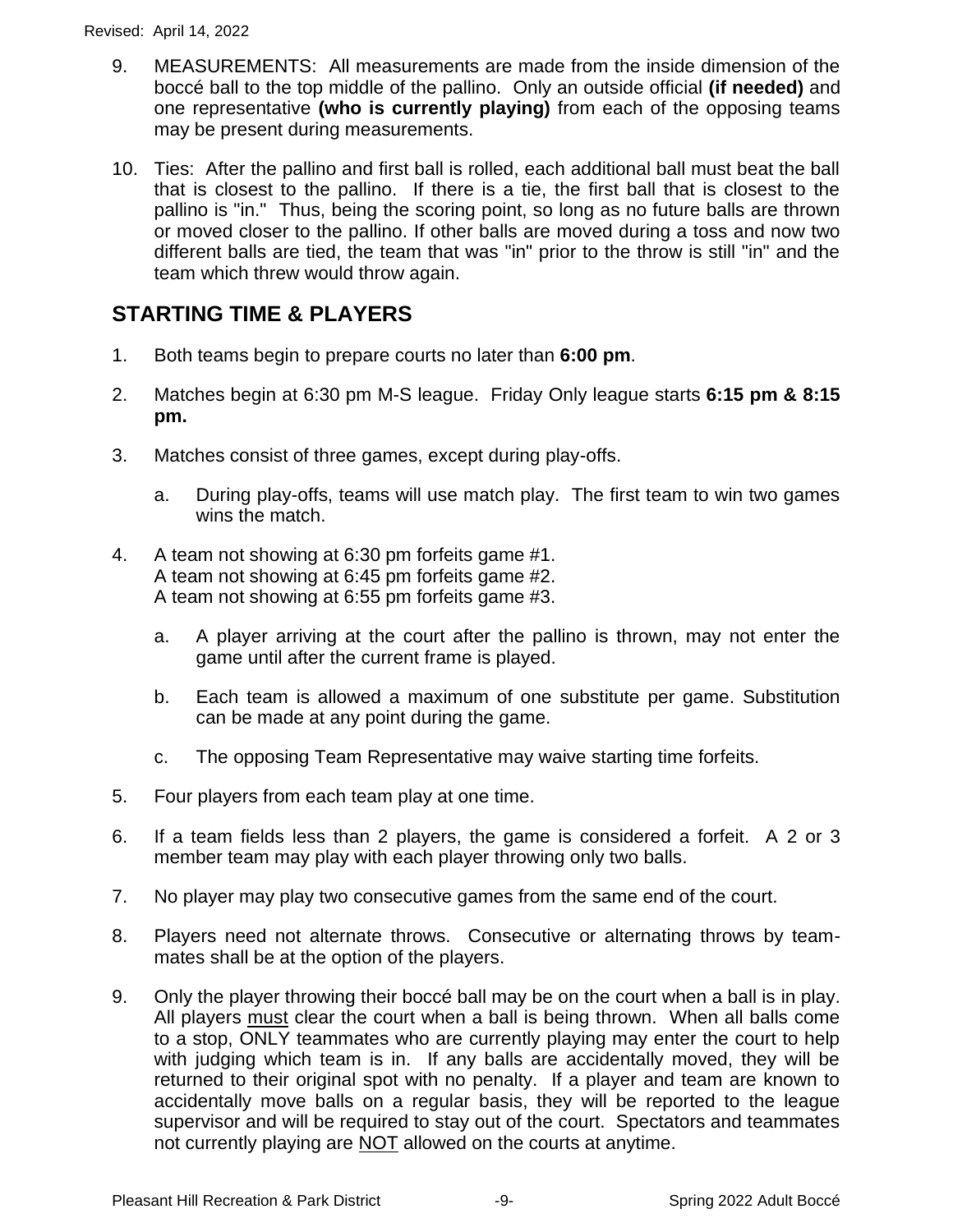- 10. All trash, pop tops, cigarette butts, etc. are to be discarded in appropriate containers.
- 11. All balls are to be kept on the court or just behind the court, if out of play, at all times.
- 12. Teams will never be scheduled to play more than one match at any given time. Additionally, teams may not schedule two make-up matches at the same time.

#### **HOME TEAMS ARE RESPONSIBLE FOR PREPARING THE COURTS**

#### **BOCCÉ COURT PREPARATION & MAINTENANCE**

- 1. **Daily Pre-Game Court Maintenance:**
	- a. Clean out debris in corners.
	- b. Rake with flat side of rake to smooth out high spots & fill in low areas.
	- c. Drag court with rug-board.
	- d. Sprinkle some oyster shells in bare areas.
	- e. Water court with spray nozzle, until tan clay come to the surface.
	- f. Let dry until just damp & nothing sticks to your hand.
	- g. Drag court with rug-board again.
	- h. Roll court—use ramp to get roller in and out of the court.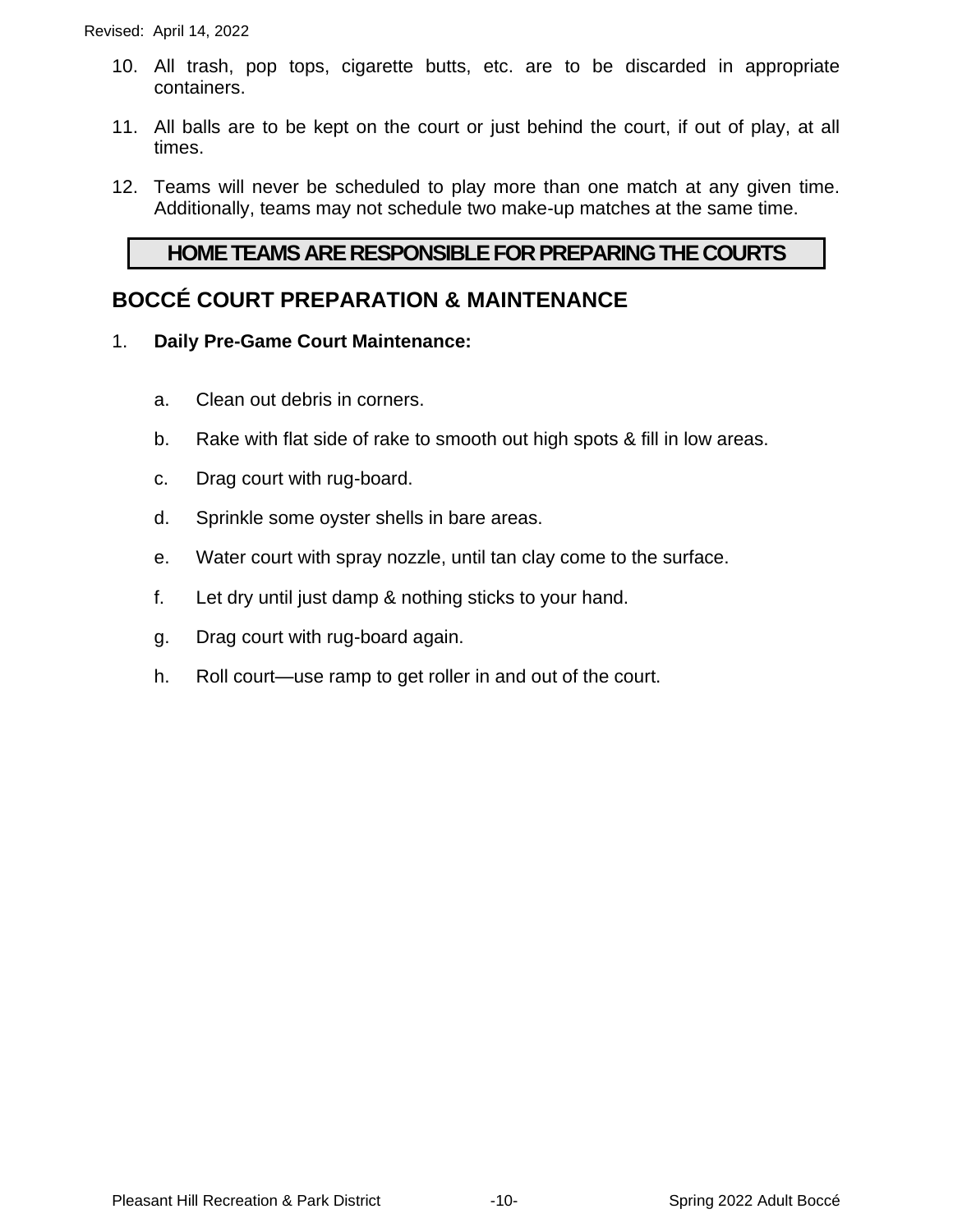#### - Notes – **Friday Night Game Time Limits**

- 1. Matches consist of three (3) games, or a total time limit of one (2) hours.
- 2. After one (2) hours the match ends (including the current game being played) at the conclusion of its current frame, and whichever team is ahead at that time wins the last game.
- 3. No game shall end in a tie. In the event that a game is tied, there will be a "roll off" between the two teams. The teams will have a coin flip to determine who will roll the pallino. The team that wins the coin flip will then decide if they want to roll the pallino and go first or if they would like the other team to do so. Each team will have one ball throw (ball may be thrown by any player that the team designates as their representative). The ball that is closest to the pallino wins a point and the game. If the some reason, both balls that are thrown are 'dead balls' the roll off will begin again with the same player from each team. If there is a second "roll off" the person who did not roll the pallino the first time, will roll the second time. Score will be recorded as it is after the "roll off" has concluded.
- 4. In the event that time runs out before the third game has begun play, the game will go down as a tie and each team will be awarded .5 point.
- 5. For the second game (7:45-9:45pm) must be completed promptly at 9:50 pm.

#### **RESCHEDULING MATCHES**

If a team cannot play a scheduled game, it is up to that team to coordinate with their opposing team for a make-up game. Once make-up date is decided, call or email the league director at the District office for court availability and confirmation: (925) 682- 0896.

If said game is not played, the team who was rescheduling takes a forfeit of 3 games (1 match) or -3 points.

*Please know the overall goal of the Adult Boccé League is enjoyable participation for all. We have received some concerns, with the limited amount of space around the playing areas, and we are asking everyone to abide by the following rules:* 

- *Keep pets on leash and outside the playing areas.*
- *Store extra equipment/possessions/strollers outside the playing areas.*

#### *Children are allowed at the picnic tables, but are not allowed*